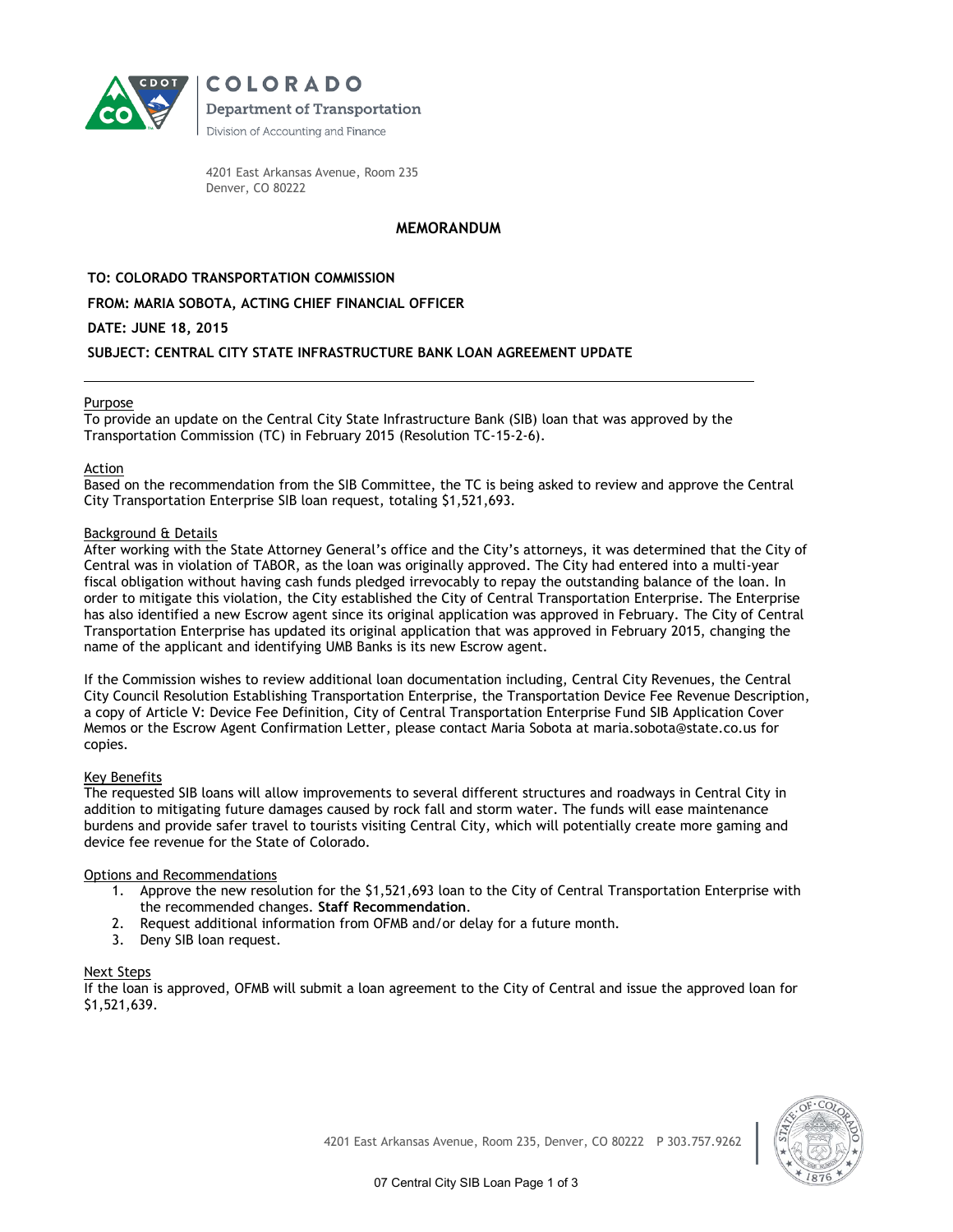# **Transportation Commission of Colorado June 18, 2015**

# **Resolution Number TC-**

**WHEREAS,** the Colorado State Infrastructure Bank (bank) is a transportation investment bank with the ability to make loans to public and private entities for the formation of public transportation projects within the state; and

**WHEREAS,** the General Assembly passed Legislation (43-1-113.5 CRS) that made certain provisions for the bank and established within the bank, a highway account, a transit account, an aviation account and a rail account; and

**WHEREAS**, a loan application has been submitted by the City of Central (borrower), to borrow \$1,521,639 to correct drainage issues and mitigate rockslide incidents; and

**WHEREAS,** the Transportation Commission has adopted rules, pursuant to 43-1-113.5 CRS, in 2 CCR 605-1 regarding the eligibility requirements, disbursement of funds, interest rates, and repayments of loans from the bank; and

**WHEREAS,** pursuant to 2 CCR 605-1, Rule VI, Section 4 the Review Committee has reviewed and is in support of the application; and

**WHEREAS,** 2 CCR 605-1, Rule VI, Section 6 (2) provides "loan agreements for construction will specify that funds will be disbursed in their entirety to a third party fiduciary or escrow agent" unless the Transportation Commission provides a specific exemption; and

**WHEREAS,** the borrower has expressed its intent to attain UMB Bank (the agent) as the third party fiduciary, escrow, or administrative agent to confirm proper documentation from the borrower for loan draws and pay a 0.75% origination fee, with the Department's Division of Highways, directly disbursing funds to the borrower upon receipt of the agent's confirmation; and

**WHEREAS,** the Division of Project Support has reviewed and acknowledged the highway projects significance to transportation goals for which the Borrower requests to borrow funds; and

**WHEREAS,** a sufficient amount is available to loan in the highway account; and